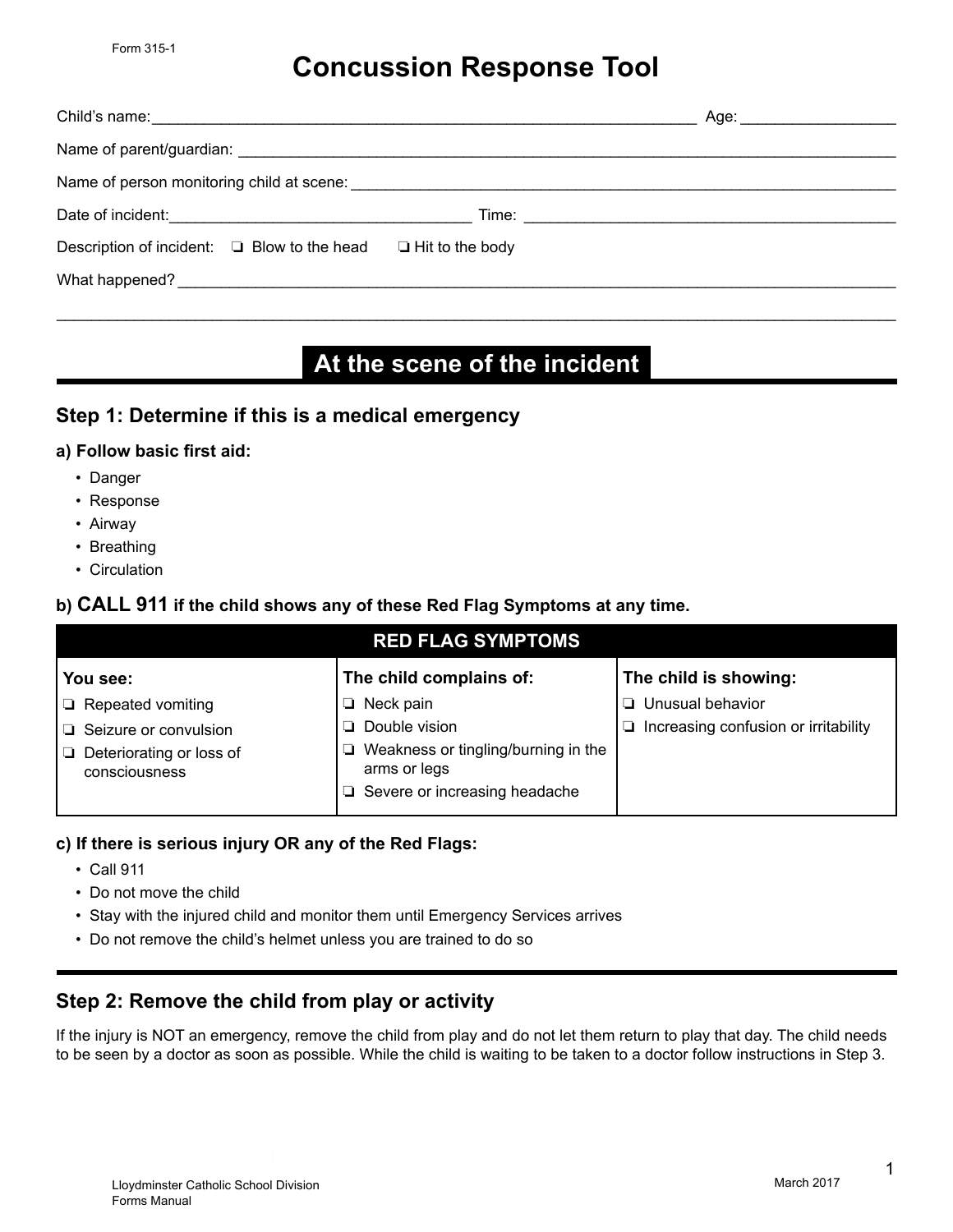# **Step 3: Monitor the child**

Do not leave the child alone and ensure they are with a responsible adult at all times. In addition to the Red Flags, watch for the following signs and symptoms and check off any that appear.

#### **a) Record what you see**

- ❏ Loss of consciousness
- ❏ Lying motionless on ground
- ❏ Slow to get up
- ❏ Balance problems
- ❏ Uncoordinated movement
- ❏ Grabbing or clutching head
- ❏ Dazed, blank or vacant look
- ❏ Confusion

#### **b) Record what the child is saying**

- ❏ Headache
- ❏ Dizzy
- ❏ Confused
- ❏ Double or fuzzy vision
- ❏ Sick
- ❏ Don't feel right
- ❏ Difficulty concentrating
- ❏ Numbness in arms or legs
- ❏ Tired or drowsy

#### **c) Ask these questions to test memory**

Failure to answer any of these questions correctly may suggest a concussion. Repeat periodically and tick response.

*Comments:*

| 5 to 12 years old                          | Time | Correct | <i><u><b>Incorrect</b></u></i> | <b>Time</b> | Correct | <i><u><b>Incorrect</b></u></i> | Time        | Correct | Incorrect |
|--------------------------------------------|------|---------|--------------------------------|-------------|---------|--------------------------------|-------------|---------|-----------|
| Where are we now?                          |      |         |                                |             |         |                                |             |         |           |
| Is it before or after lunch?               |      |         |                                |             |         |                                |             |         |           |
| What did you have last lesson/class?       |      |         |                                |             |         |                                |             |         |           |
| What is your teacher's name?               |      |         |                                |             |         |                                |             |         |           |
| 13 years old and over                      | Time | Correct | Incorrect                      | Time        | Correct | <b>Incorrect</b>               | <b>Time</b> | Correct | Incorrect |
| What venue are you at today?               |      |         |                                |             |         |                                |             |         |           |
| Which half is it now?                      |      |         |                                |             |         |                                |             |         |           |
| Who scored last in this game?              |      |         |                                |             |         |                                |             |         |           |
| What team did you play last week/<br>game? |      |         |                                |             |         |                                |             |         |           |
| Did your team win the last game?           |      |         |                                |             |         |                                |             |         |           |

### **Step 4: Refer to parent/guardian**

The parent or guardian should take the child to a doctor for assessment as soon as possible. Ideally this should be done on the same day as the injury and may require taking the child to an Emergency Department if they are unable to access their own doctor.

| Comments: |  |  |  |
|-----------|--|--|--|
|           |  |  |  |
|           |  |  |  |
|           |  |  |  |
|           |  |  |  |
|           |  |  |  |